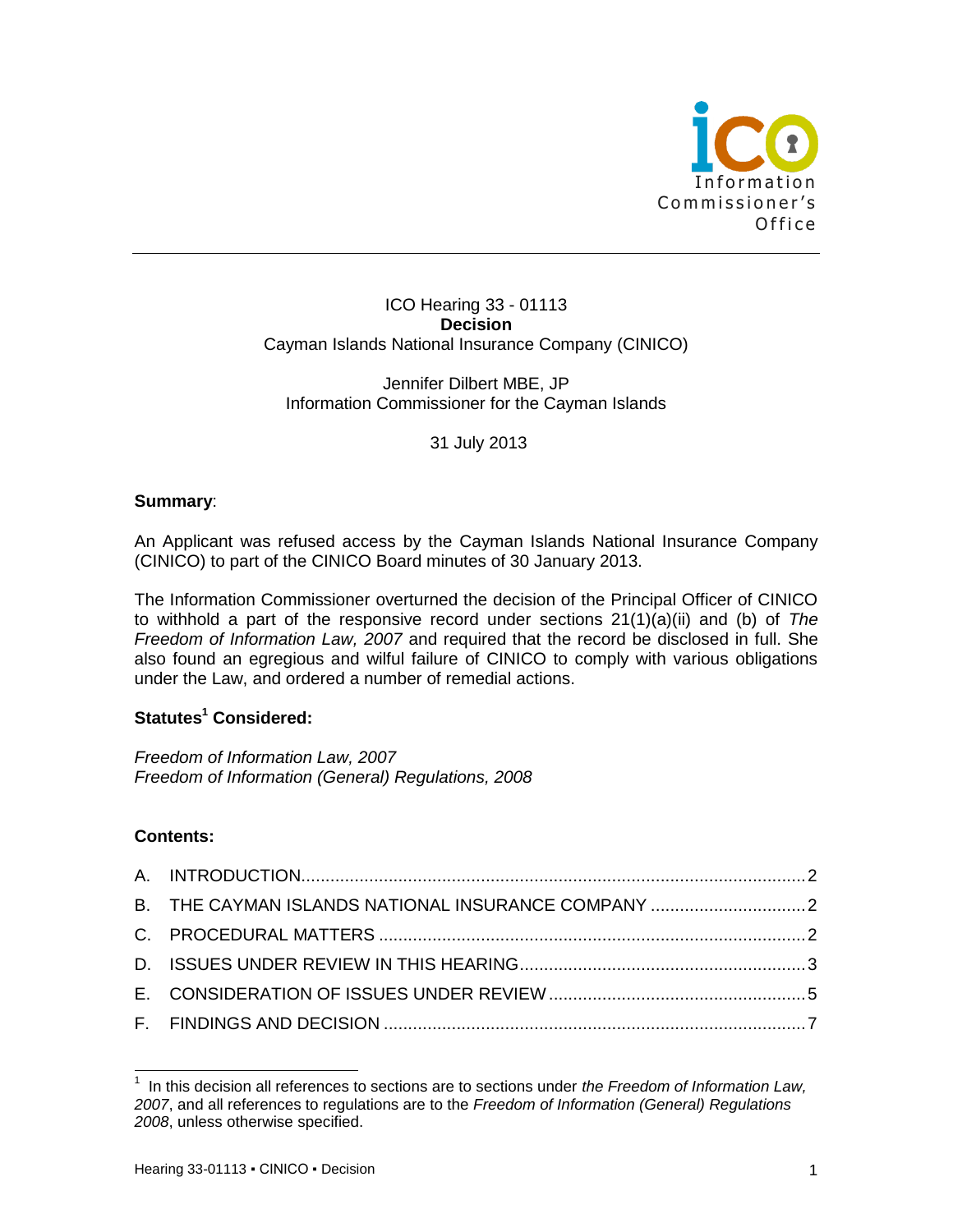# <span id="page-1-0"></span>**A. INTRODUCTION**

- [1] On 11 February 2013, the Applicant requested a copy of the CINICO Board minutes of 30 January 2013. The Information Manager (IM) clarified and acknowledged the request within the statutory 10 calendar days, but took more than 30 calendar days to provide an initial decision, after being prompted by the Applicant, on 21 March 2013.
- [2] The IM's decision was to defer the disclosure, since, at that time, the minutes in question existed only in draft form and had not yet been approved by the Board. The IM clarified that this process was expected to take approximately 2 weeks, and also explained the Applicant's right to apply for an internal review.
- [3] Not being satisfied, the Applicant requested an internal review of the matter on the same day, and the CEO's decision was communicated to the Applicant on 15 April 2013. In it, the CEO released the minutes, except for a small section on page 7, consisting of a marginal title and two paragraphs, which was redacted. The cover letter stated that the redaction was done under section "21(1)(a)(b)" of the FOI Law.
- [4] The Applicant was not satisfied with this and asked the Information Commissioner's Office for an appeal on 16 April 2013.
- [5] As expanded upon below, the section of the FOI Law cited by CINICO to withhold a part of the minutes, "21(1)(a)(b)", does not exist. The ICO tried to clarify the exact exemption or exemptions being claimed by CINICO, and also asked repeatedly, in vain, for the reasoning behind the use of the exemption(s). CINICO refused to provide reasons prior to a formal hearing or to respond specifically as to which exemptions were being applied, despite being provided with detailed explanations by the ICO. Subsequently, the exemptions being applied were stated in the Notice of Hearing and Fact Report prepared for this hearing by the ICO and agreed with all parties.

# <span id="page-1-1"></span>**B. THE CAYMAN ISLANDS NATIONAL INSURANCE COMPANY**

- [6] The Cayman Islands National Insurance Company is a government-owned, "Class A" insurance company formed to provide health insurance coverage to civil servants (employees and pensioners) and other residents of the Cayman Islands who historically have had difficulty obtaining coverage through their employer or the private insurance market.
- [7] As a government company CINICO has a Board of Directors which is appointed by the Governor in Cabinet.

# <span id="page-1-2"></span>**C. PROCEDURAL MATTERS**

[8] As indicated above, CINICO did not provide its initial decision within the statutory 30 calendar day period, in violation of section 7(4) which states:

> (4) A public authority shall respond to an application as soon as practicable but not later than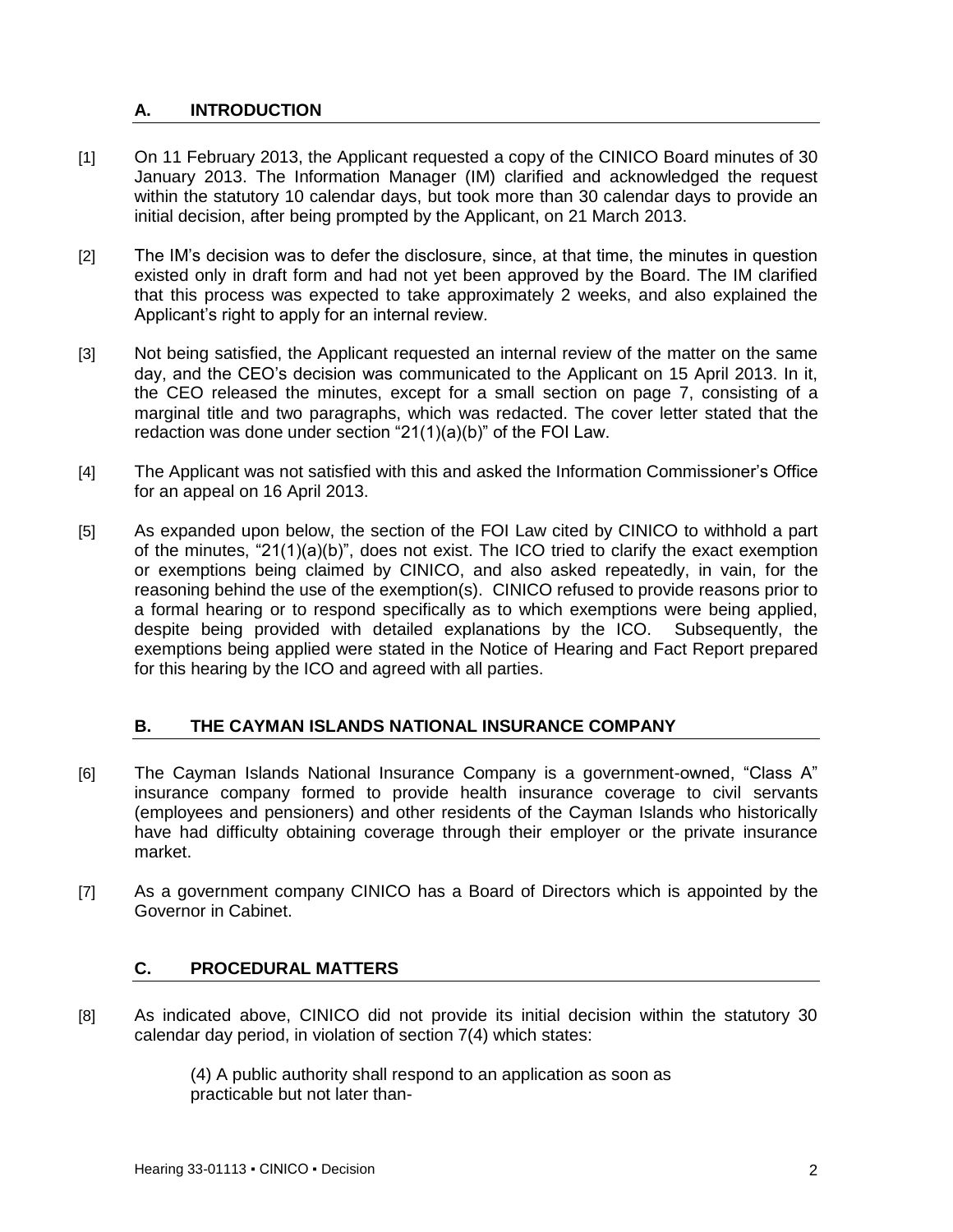(a) thirty calendar days after the date of receipt of the application;

- [9] The internal review decision somewhat sloppily referred to section " $21(1)(a)(b)$ " of the FOI Law as the exemption being applied for the partial redaction of one section of the minutes. The ICO assumed that this meant section 21(1)(a) and (b), and communicated the same to CINICO.
- [10] More seriously, the ICO repeatedly asked CINICO to provide its reasoning for the application of the exemption in section 21, since it is not sufficient for a public authority to simply quote the section number, for it to meet its obligations under the Law. However, CINICO refused to provide any further information, saying that it preferred not to do so until it submitted its views in the Hearing Submission.
- [11] Section 27 provides that public authorities must provide reasons for their decisions in general, and section 7(5) specifies:

*(5) The response of the public authority shall state its decision on the application, and where the authority or body decides to refuse or defer access or to extend the period of thirty calendar days, it shall state the reasons therefor, and the options available to an applicant.* 

- [12] Furthermore, section 26 requires that the public interest be considered in respect of a number of exemptions, including the exemption in section 21 – which CINICO neglected to do.
- [13] As well, in the context of an appeal, section 43(2) places the burden of proof on the public authority to show that it acted in accordance with its obligations under the FOI Law.
- [14] I do not consider that a public authority can meet these obligations simply by quoting one or more numbers of sections (and incorrect ones at that), without providing further reasons as to why the quoted exemptions should apply to the information.
- [15] The FOI Law has removed the ability of a public authority to dictate whether disclosure is given, and has replaced it with a standard process where both sides follow established procedures in order to reach a fair resolution to the dispute.
- [16] I note that CINICO's approach violated both the spirit and the letter of the FOI Law, and was uncommonly unhelpful towards the ICO and the Applicant alike. Needless to say that CINICO's actions fell far short of the expected mark.

# <span id="page-2-0"></span>**D. ISSUES UNDER REVIEW IN THIS HEARING**

- [17] It is problematic that CINICO did not formulate its initial decision or internal review correctly. In the initial decision, no reason under the Law was given to withhold the requested information. Then, in the internal review the exemption in section "21(1)(a)(b)" was claimed. There is no such section in the FOI Law, and ICO's attempts to clarify CINICO's position during the pre-hearing investigation were unsuccessful. Therefore, the ICO took this to mean that both sections 21(1)(a) and 21(1)(b) were being claimed.
- [18] As well, there are two parts to section 21(1)(a), namely paragraph (i), which relates to "trade secrets", and paragraph (ii), which relates to "other information of a commercial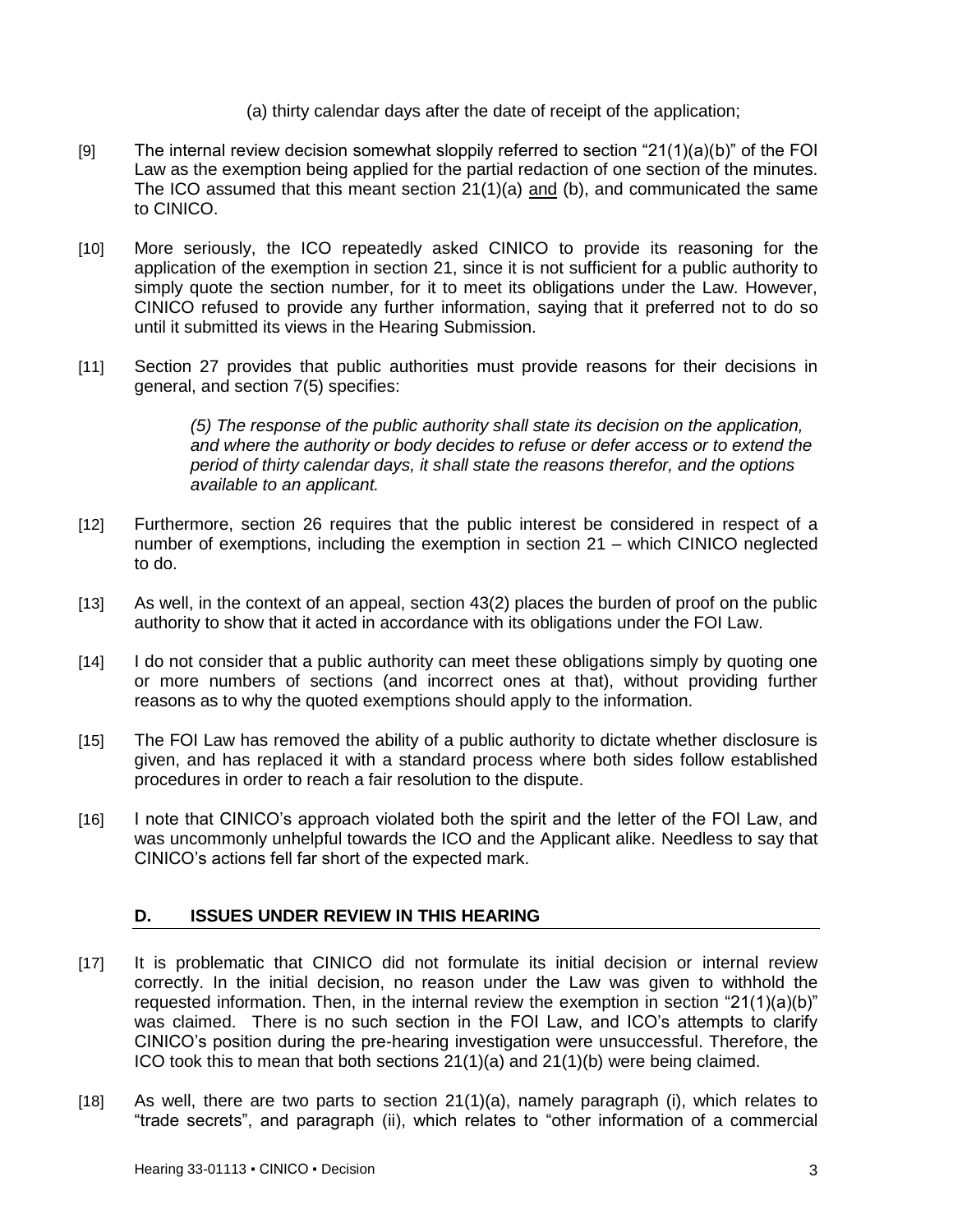value". During the pre-hearing investigation and in the absence of any clarification form CINICO, the ICO therefore assumed that CINICO intended to refer to paragraph (ii) of 21(1)(a) only, as the redacted information did not seem to relate to a trade secret. However, even after several requests by the ICO, CINICO refused to cooperate with the ICO's pre-hearing investigation and this point was not clarified.

- [19] As a result, the Fact Report and Notice of Hearing which outline the basis of the present Hearing do not include paragraph 21(1)(a)(i) as a basis for the Hearing. As per the ICO's routine hearing procedures, CINICO was given an opportunity to provide its views on the said Fact Report, but, again, CINICO did not object to the omission of paragraph (i).
- [20] Nonetheless, in its hearing submission CINICO again claims exemptions 21(1)(a)(i) and  $(ii)$  – as well as 21(1)(b).
- [21] I can only find CINICO's refusal to state the reasons for its decision clearly, as well as its stubborn rejection of the ICO's pleas to communicate during the appeals process, appalling. The uncertainty this created for the applicant, and for the integrity of the appeals process, is unacceptable and in clear violation of the rights of the Applicant to be told the reasons for withholding the redacted information, as provided in section 7(5).
- [22] In addition, section 43(2) states:

*(2) In any appeal under section 42, the burden of proof shall be on the public or private body to show that it acted in accordance with its obligations under this Law.*

- [23] The Law clearly expects that a public authority explains exactly why information is being withheld. Where a public authority does not provide a lawful reason or merely quotes a section number without further reasoning, I consider that it does not meet these legal obligations.
- [24] In the present case, CINICO did not communicate any lawful reasons for withholding the information in its initial decision, and quoted a non-existent section of the Law as the reason in its internal review. Therefore, CINICO did not meet its legal obligations in this respect.
- [25] The Fact Report referred to in the Introduction above, as well as the Notice of Hearing for this case, clearly set out that the issues under review in this Hearing relate to the application of sections  $21(1)(a)(ii)$  and (b). According to ICO procedures, both parties to the Hearing are given an opportunity to object to any part of these two documents. CINICO did not register any objections.
- [26] However, in their Hearing Submission, CINICO seeks to argue the exemption found in section 21(a)(i). For the reasons above, I will not consider this exemption. CINICO also raises an entirely new exemption, 17(b)(1), for the first time. For the same reasons, I will not hear or consider this new exemption, which, incidentally is also misquoted, but intended as "17(b)(i).
- [27] **The issues under review in this Hearing are therefore whether information redacted from the responsive records is exempt from disclosure under section 21(1)(a)(ii) and/or 21(1)(b).**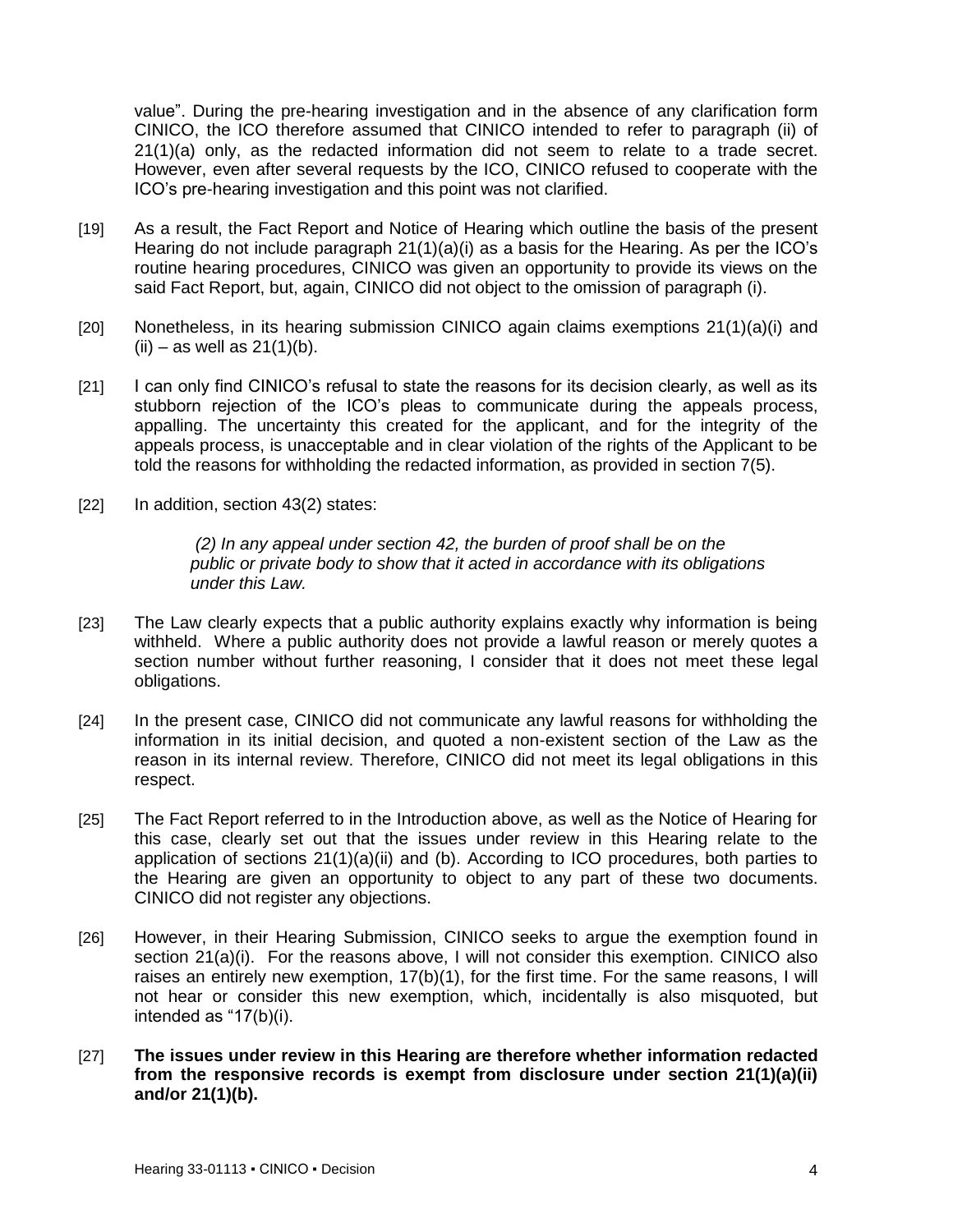*…*

### <span id="page-4-0"></span>**Section 21(1)**

This section provides:

*21. (1) Subject to subsection (2), a record is exempt from disclosure if- (a) its disclosure would reveal-*

> *(ii) any other information of a commercial value, which value would be, or could reasonably be expected to be, destroyed or diminished if the information were disclosed;*

*(b) it contains information (other than that referred to in paragraph (a)) concerning the commercial interests of any person or organization (including a public authority) and the disclosure of that information would prejudice those interests.*

## **The position of CINICO:**

[28] CINICO's submissions in full on the exemptions are as follows:

#### *Section 21(1)(a)(ii):*

*Reason: The release of this information could have diminished the ability of CINICO to essentially pit the different bidders against each other, thus reducing our ability to attain the best value for the services being sought.*

#### *Section 21(1)(b):*

*Reason: If this information was disclosed, the finalist could possibly collude with each other, thereby driving up the cost of services OR they would know each other's' inability to provide such services, thereby mitigating the desired arena of a competitive bidding process as a traditional confidential process would yield.*

#### *Public interest test:*

*Reason: The disclosure of this information during an active RFP process could*  result to the determent of the public whose interests are the net result of the *process. When the process is completed and a decision is made, then the components of the RFP process could be release [sic] to the public based on the intent of the public interest test.*

#### **The position of the Applicant:**

[29] While it is helpful for any applicant to put forward arguments to support their position, it is important to note that as per section 43(2) of the FOI Law, in any appeal under section 42, the burden of proof shall be on the public or private body to show that it acted in accordance with its obligations under this Law. In this case, the Applicant did not make a formal submission.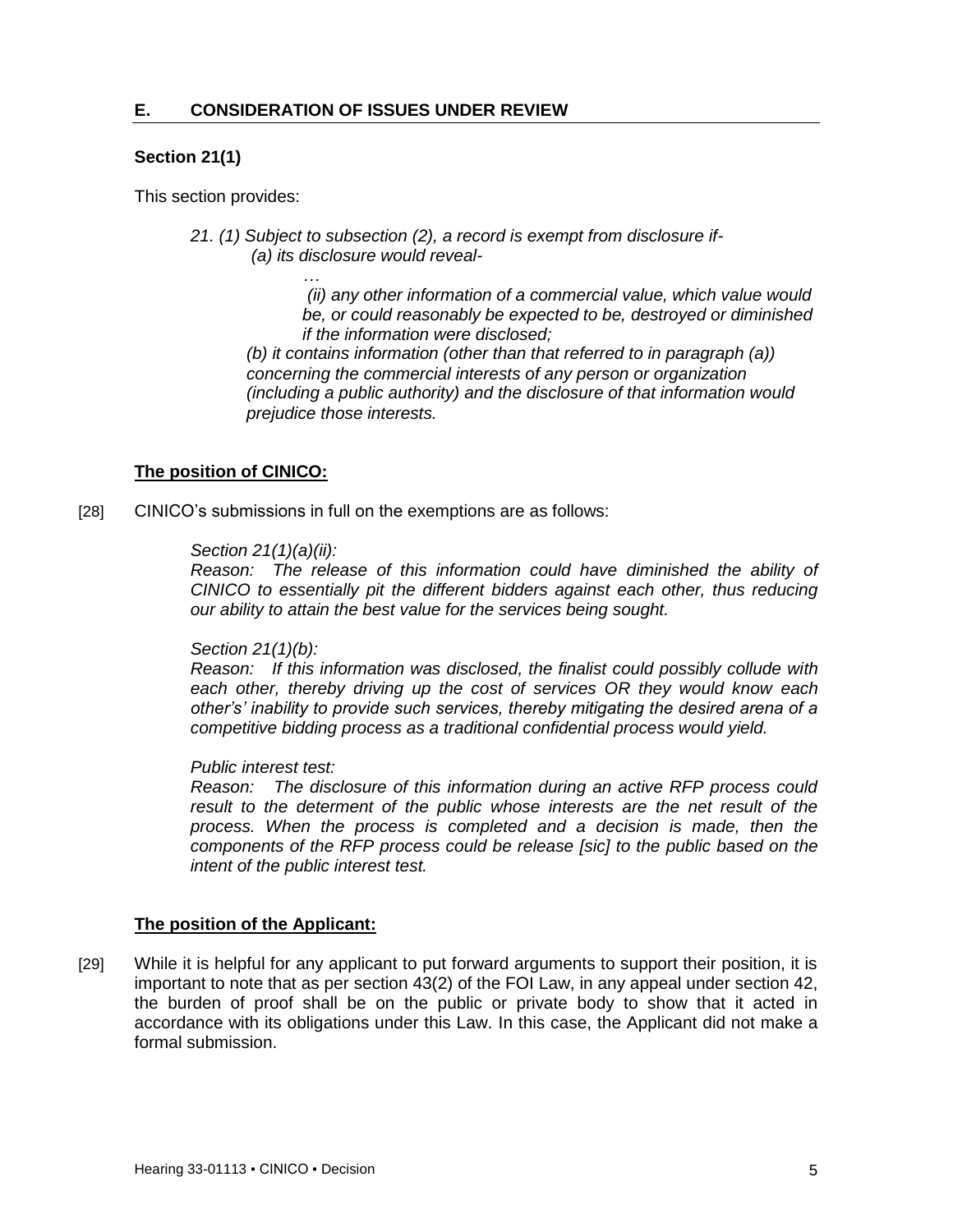## **Discussion:**

- [30] First of all, I wish to make clear that in general I do not consider that it is good practice to redact the marginal or section titles of Board minutes, even where some of the content of the section may be exempted. Section 12 requires that only the matter that is actually exempted may be deleted from a record containing exempt matter. It is rarely the case that a title itself warrants redaction. In this case, the title is not commercial information, and does not identify the bidders or anything else about the bid that could be exempted, and as such, it should not have been redacted.
- [31] The title and first three lines redacted from the responsive record contain administrative issues that have nothing to do with commercial value or commercial interests. The following four lines, as explained to the applicant in CINICO's submission, contain the names of the four companies shortlisted for tender. No further information on the bidders is contained in the responsive record.
- $[32]$  In considering the application of the exemption in  $21(1)(a)(ii)$ , the following questions must, at minimum, be considered:
	- Does the redacted information have any commercial value?  $\bullet$
	- Would the disclosure of the redacted information destroy or diminish this value, or could it reasonably be expected to do so?
	- $\bullet$ If so, how?
- [33] In the one paragraph submitted to support the use of this exemption, which I have copied in full in paragraph 28 above, CINICO does not adequately address these questions. During the investigation period of this appeal, these were put to CINICO in the hope of gaining an understanding of the reasons why the information is being withheld. However the questions were not answered then, and have still not been adequately addressed.
- [34] In addition, CINICO did not conduct a public interest test, in which the factors supporting withholding the information were balanced against the need for accountability and openness in Government processes and decisions.
- [35] As a result, I have no clear indication as to what commercial value the redacted information has and whether this could be destroyed or diminished in value if the information is disclosed, and, if so, how.

#### [36] **I find that CINICO has not demonstrated why the exemption in section 21(1)(a)(ii) should apply to the redacted information in the responsive record.**

- [37] Similarly, in order for the exemption in section 21(1)(b) to apply, the following questions must be considered.
	- Does the redacted information concern the commercial interests of a person or organization (including a public authority)?
	- Would the disclosure of the redacted information prejudice those interests?
	- If so, how, and what harm would result?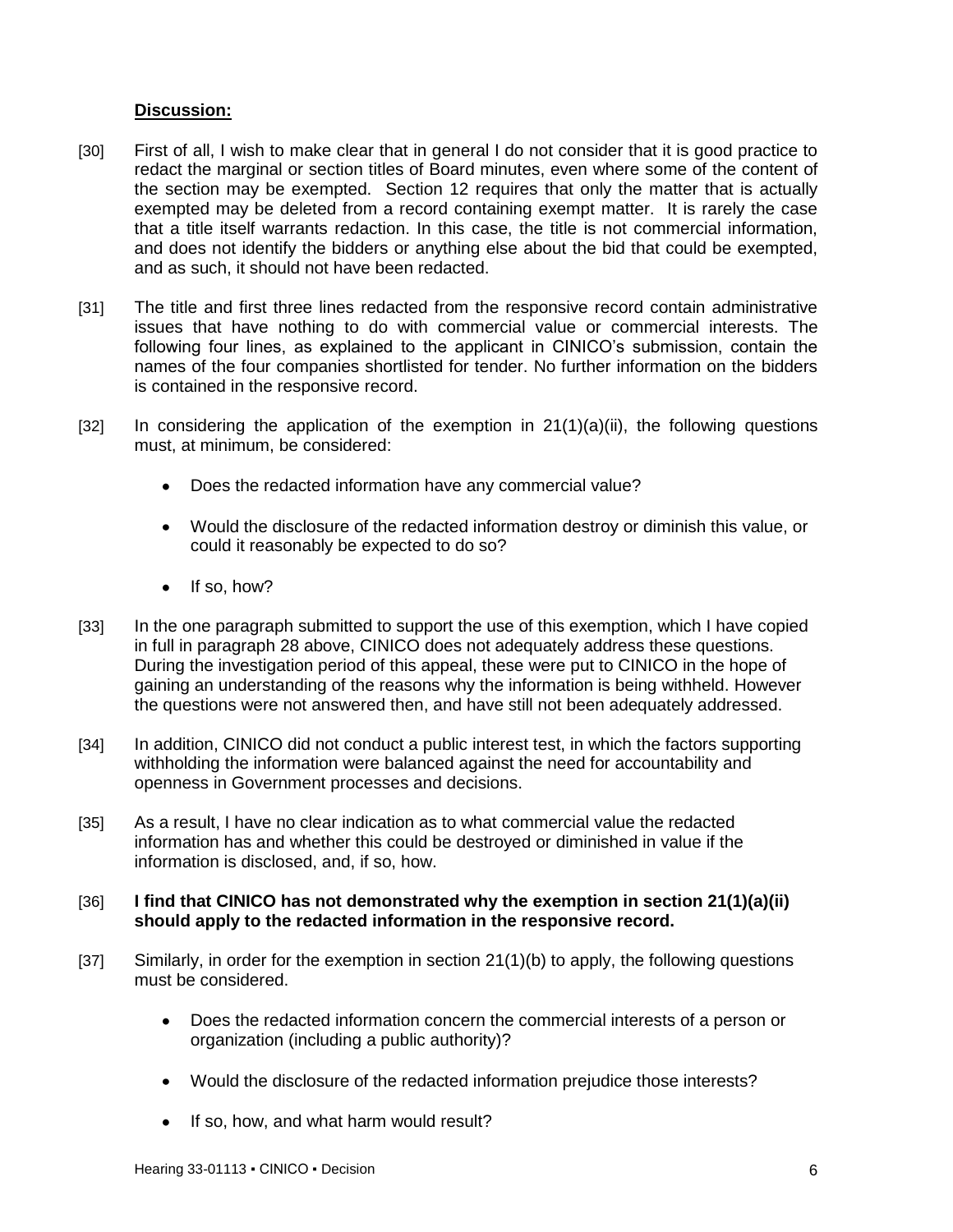- [38] Again, CINICO was specifically requested on 9 May to address these questions and did not do so. Their submission on this exemption is found in full above at paragraph 28.
- [39] It is clear from the few lines redacted from the responsive record that the information does not relate to the commercial interests of a person or organization.
- [40] Similar to paragraph 34 above, the public interest test was not properly applied.
- [41] **I find that CINICO has not demonstrated why the exemption in section 21(1)(b) should apply to the redacted information in the responsive record.**
- [42] **I do not find that the public interest test applied by CINICO, copied in full at paragraph 28 above, is meaningful or adequate in the context of the exemptions being applied.**

## <span id="page-6-0"></span>**F. FINDINGS AND DECISION**

I refer to my Decision 30-00113 $^2$  in which I found that CINICO repeatedly contravened the provisions of the FOI Law. These contraventions and lack of respect for the Law and Policies and Procedures of the ICO have continued during the course of this current appeal. It is therefore necessary for me to bring the full force of the Law to ensure compliance in future.

Under section 43(1) of the *Freedom of Information Law, 2007*, I make the following findings and decision:

#### **Findings:**

I find that the information redacted from the responsive record is not exempt under sections 21(1)(a)(ii) or21(1)(b) of *The Freedom of Information Law, 2007.*

I find that in the course of this request and appeal, CINICO has egregiously and willfully failed to comply with the following sections of the FOI Law. These infractions take place on the heels of similar contraventions as set out in my Decision 30, and are:

7(4)(a) – Initial response to Applicant was more than 30 days after the receipt of the application;

7(5) – Internal review response was incomplete, it did not give reasons for the application of an exemption, it cited an exemption that did not exist, and did not advise the Applicant of the right to appeal to the Information Commissioner.

45 – The Commissioner has powers under this section to conduct a full investigation of an appeal. The Policies and Procedures of the ICO set out the rules to ensure procedurally fair investigation and hearing of appeals. The Commissioner was hampered in the full investigation of this case by CINICO's disregard for the Law and Policies and Procedures of the ICO.

 2 ICO Hearing Decision 30-00113 [www.infocomm.ky/appeals](http://www.infocomm.ky/appeals)